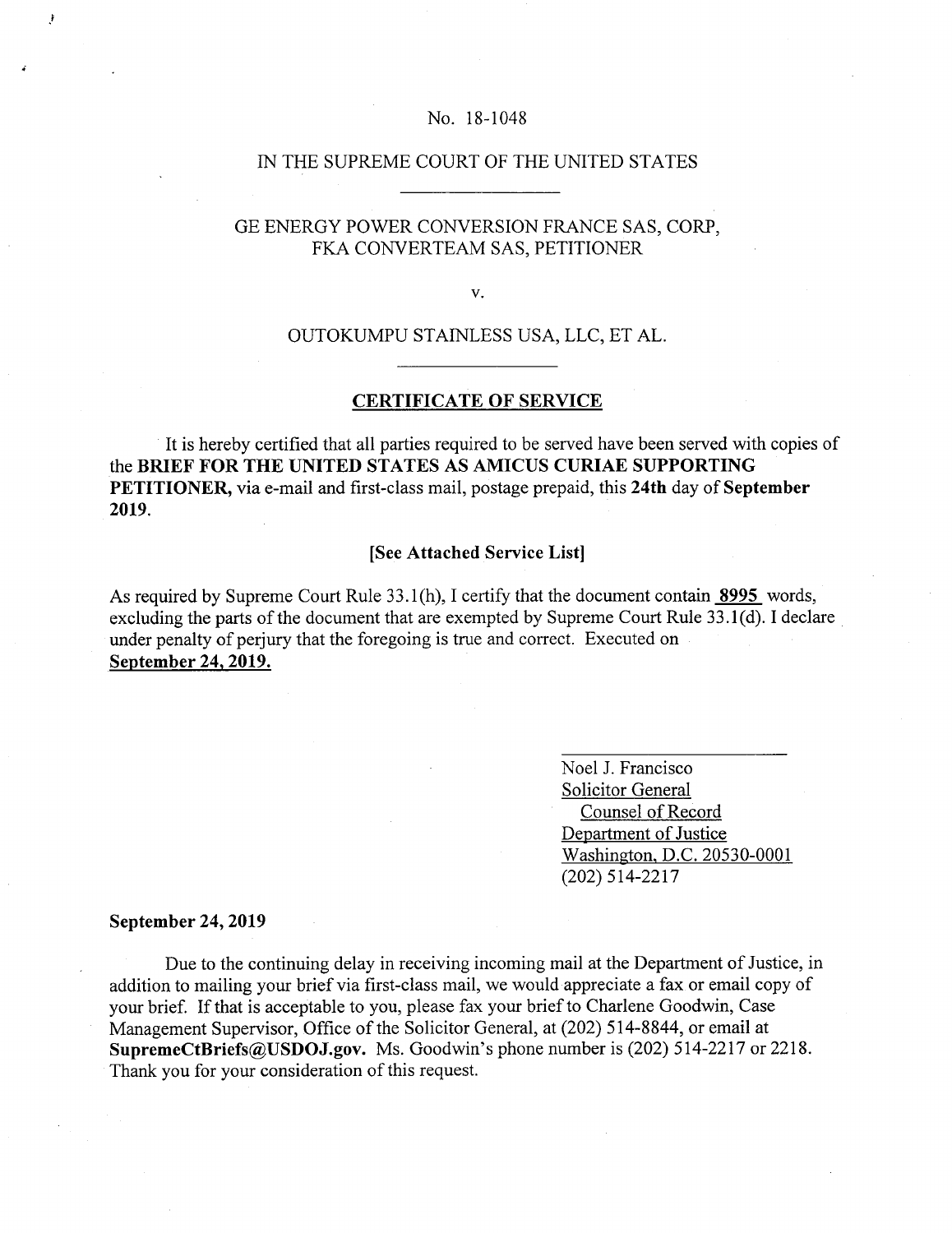18— 1048

GE ENERGY POWER CONVERSION FRANCE SAS, CORP, FKA CONVERTEAM SAS OUTOKUMPU STAINLESS USA, LLC, ET AL.

> MICHAEL CONNOLLY CONSOVOY MCCARTHY PARK PLLC 3033 WILSON BLVD. SUITE 700 ARLINGTON , VA 22201 703-243-9423 MIKE@CONSOVOYMCCARTHY.COM

SHAY DVORETZKY JONES DAY 51 LOUISIANA AVE., N.W. WASHINGTON, DC 20001 202-879-3939 SDVORETZKY@JONESDAY.COM

E. TRAVIS RAMEY BURR & FORMAN LLP 420 NORTH 20TH STREET SUITE 3400 BIRMINGHAM, AL 35203 205-251-3000 TRAMEY@BURR.COM

AMANDA K. RICE JONES DAY 150 W. JEFFERSON AVENUE SUITE 2100 DETROIT, MI 48103